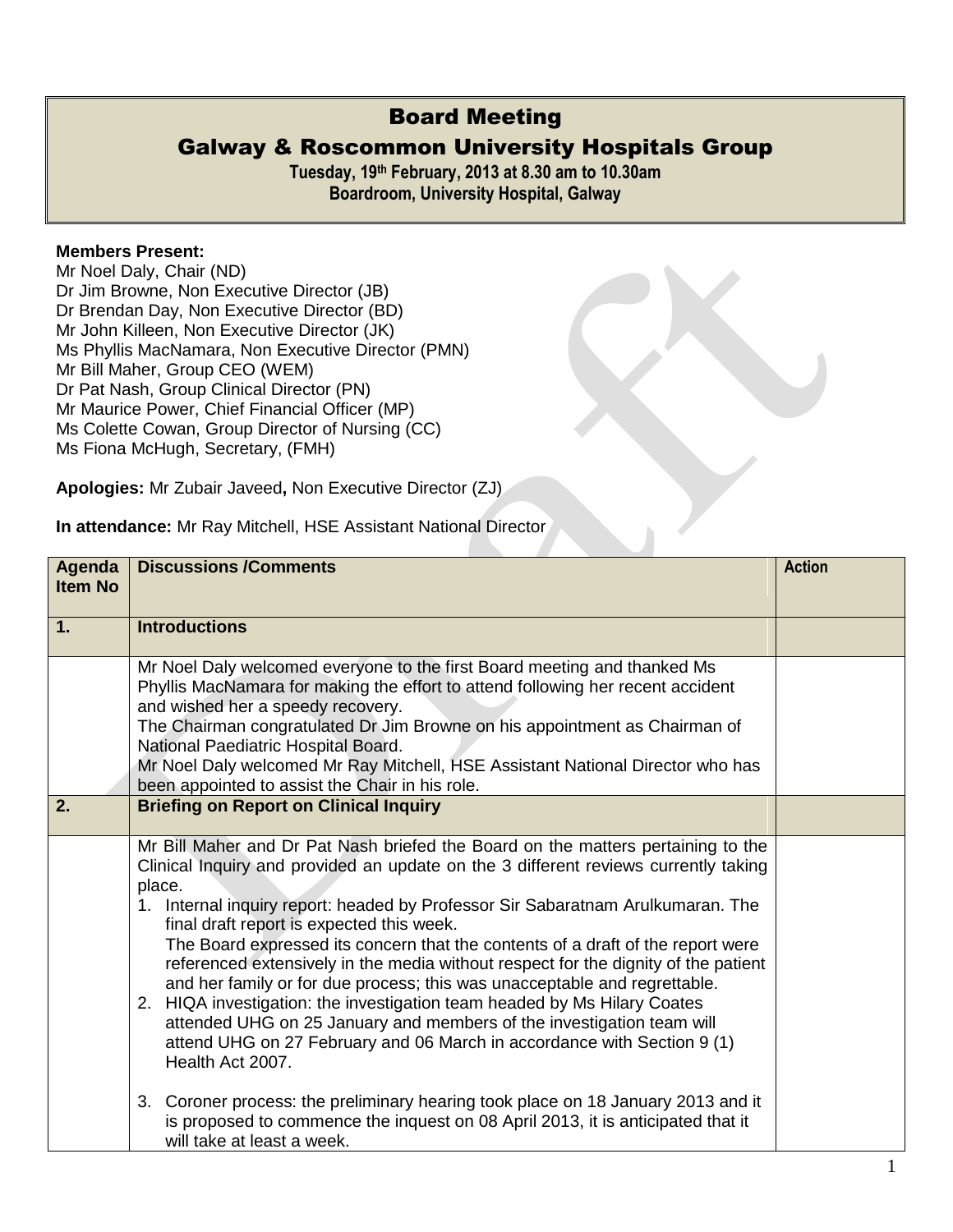|    | The Board considered the above developments and expressed its concerns that<br>the internal inquiry report will be made public prior to the commencement of the<br>coroner inquest and is concerned that the issuing of the internal final report could<br>prejudice the coroner inquest if not dealt with in the appropriate sequence.<br>Mr Noel Daly on behalf of the Board agreed to write to Dr Pat Nash as the<br>commissioner of the internal report requesting he brings the Boards concern to the<br>attention of the appropriate Authority.<br>The Board passed on its thanks and appreciation to all staff for maintaining service<br>delivery through this difficult time and asked the Group Clinical Director, CEO and<br>Group Director of Nursing and Midwifery to pass this message through the normal<br>communication channels. | ND/PN<br>WEM/PN/CC |
|----|----------------------------------------------------------------------------------------------------------------------------------------------------------------------------------------------------------------------------------------------------------------------------------------------------------------------------------------------------------------------------------------------------------------------------------------------------------------------------------------------------------------------------------------------------------------------------------------------------------------------------------------------------------------------------------------------------------------------------------------------------------------------------------------------------------------------------------------------------|--------------------|
| 3. | To consider and approve "Corporate and Clinical Governance framework by<br>the Chief Executive Officer" (08/2013)                                                                                                                                                                                                                                                                                                                                                                                                                                                                                                                                                                                                                                                                                                                                  |                    |
|    | Mr Bill Maher spoke to the GRUHG Corporate and Clinical Governance Framework<br>circulated prior to the meeting. Following consideration the framework was<br>approved by the Board (proposed by Mr John Killeen and seconded by Dr Jim<br>Browne) with one addendum to include CEO reporting relationship to the HSE.                                                                                                                                                                                                                                                                                                                                                                                                                                                                                                                             | <b>WEM</b>         |
| 4. | To appoint Chairs to Patient Safety, Finance and Audit Committees                                                                                                                                                                                                                                                                                                                                                                                                                                                                                                                                                                                                                                                                                                                                                                                  |                    |
|    | The Board considered and approved the appointees to the following standing<br>committees as outlined by Mr Noel Daly<br>Patient Safety Steering Group: - Dr Brendan Day, Chair and Ms Phyllis<br>$\bullet$<br>MacNamara Vice Chair supported by Dr Pat Nash and Ms Colette Cowan.<br>Finance Committee :- Mr Zubair Javeed, Chair supported by Mr Maurice Power<br>$\bullet$<br>as Chief Financial Officer<br>Audit Committee - Mr John Killeen, Chair supported by Mr Bill Maher and Mr<br>$\bullet$<br><b>Noel Daly</b><br>Agreed that the membership of the committees and Terms of Reference would be<br>finalised at the next Board meeting.                                                                                                                                                                                                  | <b>BD/ZJ/JK</b>    |
| 5. | <b>Hospital Foundation</b>                                                                                                                                                                                                                                                                                                                                                                                                                                                                                                                                                                                                                                                                                                                                                                                                                         |                    |
|    | The Board considered a discussion led by Mr Bill Maher proposing the<br>establishment of a Group Foundation to allow for funding and philanthropic<br>donations to support capital developments within the Group. It was agreed that Mr<br>Noel Daly, Mr Bill Maher and Mr John Killeen would explore models in place with<br>NUI Galway and report back to next meeting.                                                                                                                                                                                                                                                                                                                                                                                                                                                                          | ND/WEM             |
| 6. | <b>Schedule of Meetings 2013</b>                                                                                                                                                                                                                                                                                                                                                                                                                                                                                                                                                                                                                                                                                                                                                                                                                   |                    |
|    | The Board considered a schedule of meetings for the Board for 2013 in<br>accordance with the Terms of Reference and it was agreed to finalise at the next<br>Board meeting.                                                                                                                                                                                                                                                                                                                                                                                                                                                                                                                                                                                                                                                                        | <b>ND</b>          |
| 7. | <b>Any Other Business</b>                                                                                                                                                                                                                                                                                                                                                                                                                                                                                                                                                                                                                                                                                                                                                                                                                          |                    |
|    | Mr Bill Maher provided a verbal update on the recent presentation of Prof<br>$\bullet$                                                                                                                                                                                                                                                                                                                                                                                                                                                                                                                                                                                                                                                                                                                                                             |                    |